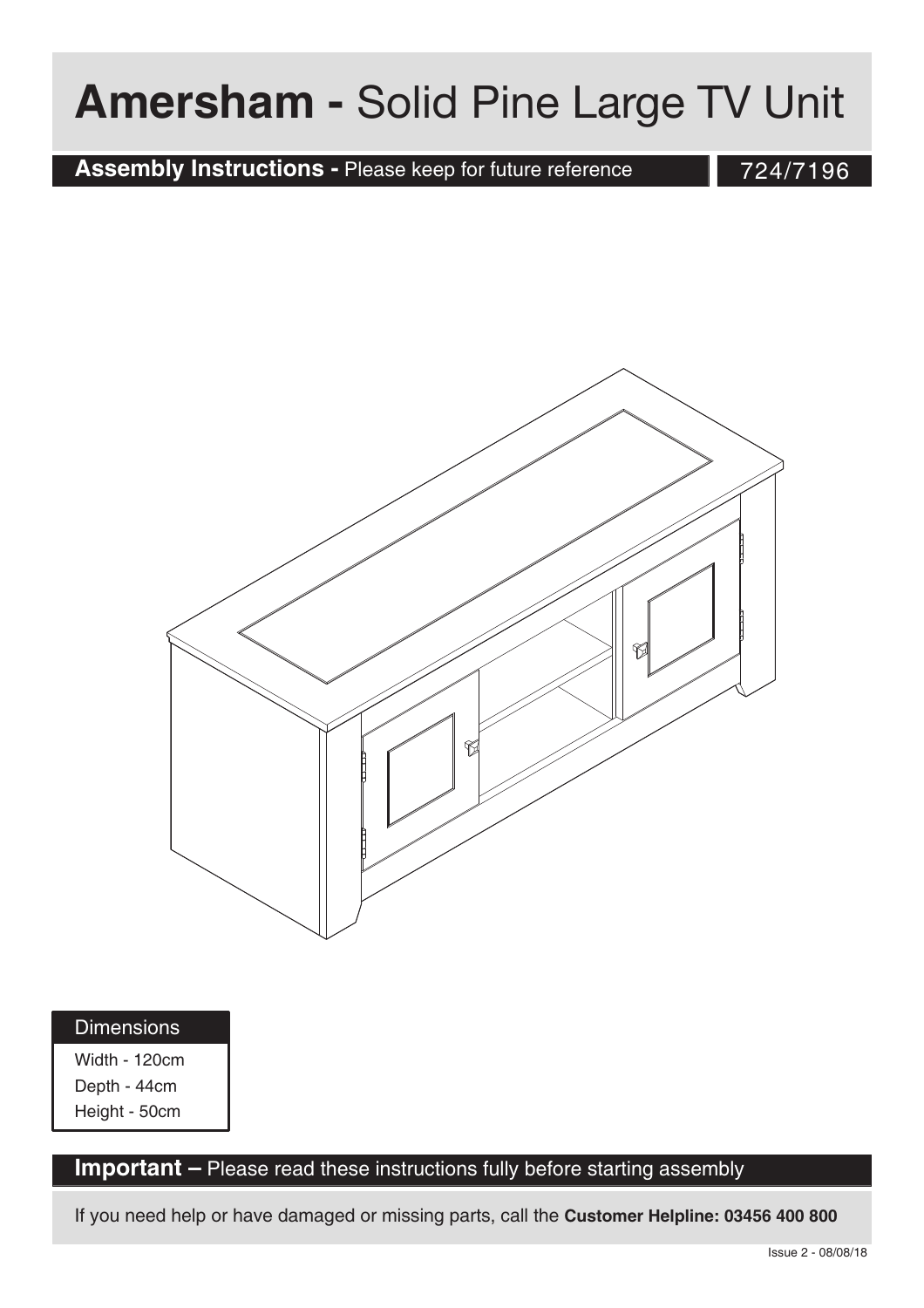

#### **Important –** Please read these instructions fully before starting assembly

- Check you have all the components and tools listed on pages 2 and 3.
- Remove all fittings from the plastic bags and separate them into their groups.
- Keep children and animals away from the work area, small parts could choke if swallowed.
- Make sure you have enough space to layout the parts before starting.
- Do not stand or put weight on the product, this could cause damage.
- Assemble the item as close to its final position (in the same room) as possible.
- Assemble on a soft level surface to avoid damaging the unit or your floor.

This product has been produced from natural timber; you may notice some variation in the grain and colour of different component parts which is normal for furniture produced using natural wood and is not the result of any manufacturing fault.

The product has been treated with a wax and oil finish to prevent dirt ingress and preserve moisture.

• On unpacking the furniture you may notice an odour due to this treatment; this will disappear once the furniture is unpacked and assembled after a period of time.

This process may leave some staining on the packaging material; please take care to ensure this does not transfer to clothing or carpeted surfaces during assembly.



We do not recommend the use of power drill/drivers *for inserting screws,*

as this could damage the unit. Only use hand screwdrivers.

- Parts of the assembly will be easier with 2 people.
- Dispose of all packaging carefully and responsibly.

#### **Care and maintenance**

- Use an appropriate furniture polish for natural wood furniture and a dry cloth to clean the product.
- Avoid placing the furniture in direct sunlight as this will cause the timber to prematurely age.
- From time to time check that there are no loose screws on this unit.
- This product should not be discarded with household waste. Take to your local authority waste disposal centre.

*Note: If required the next page can be cut out and used as reference throughout the assembly. Keep this page with these instructions for future reference.*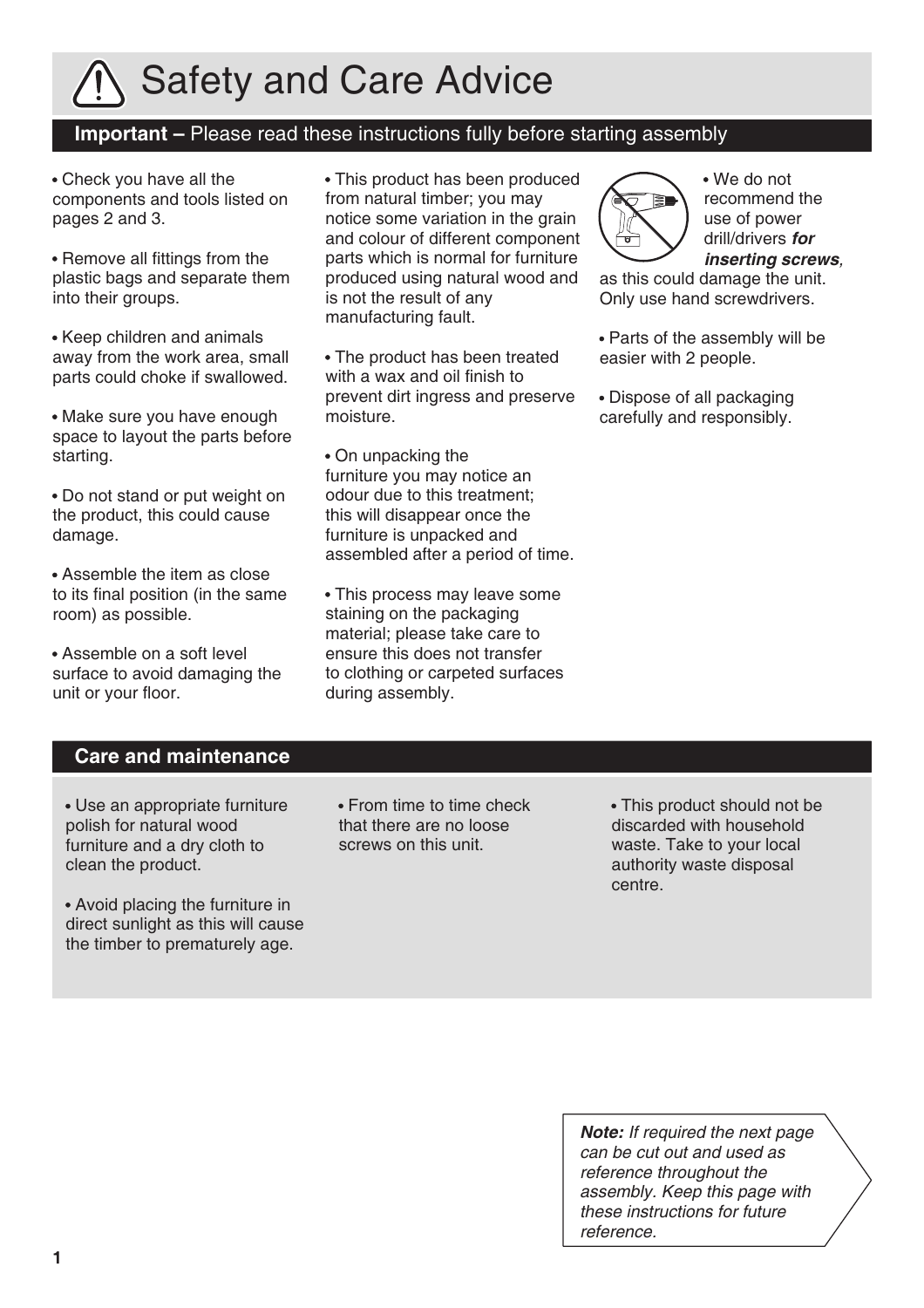## Components - Panels

#### Please check you have all the panels listed below

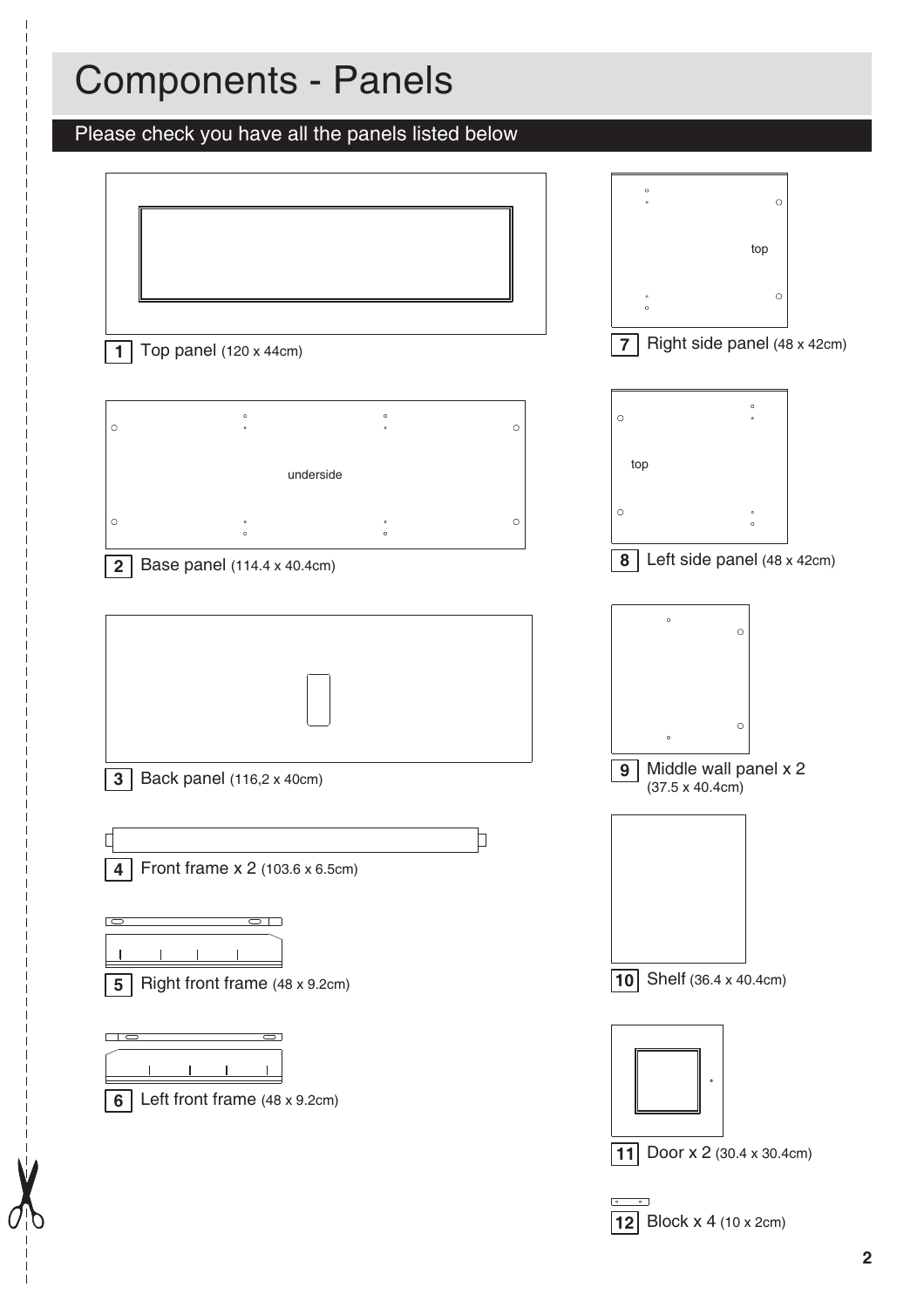## Components - Fittings If you have damaged or missing components,

call the **Customer Helpline: 03456 400 800**

#### Please check you have all the fittings listed below

**Note:** The quantities below are the correct amount to complete the assembly. In some cases more fittings may be supplied than are required.

![](_page_3_Figure_4.jpeg)

#### Tools required

![](_page_3_Figure_6.jpeg)

0 5 10 15 20 25 30 35 40 45 50 55 60 65 70 75 80 85 90 95 100 105 110 115 120 125 130 135 140 145 150 155 160 165 170 <u>luutuuluutuuluutuuluutuuluutuuluutuuluutuuluutuuluutuuluutuuluutuuluutuuluutuuluutuuluutuuluutuuluutuul</u>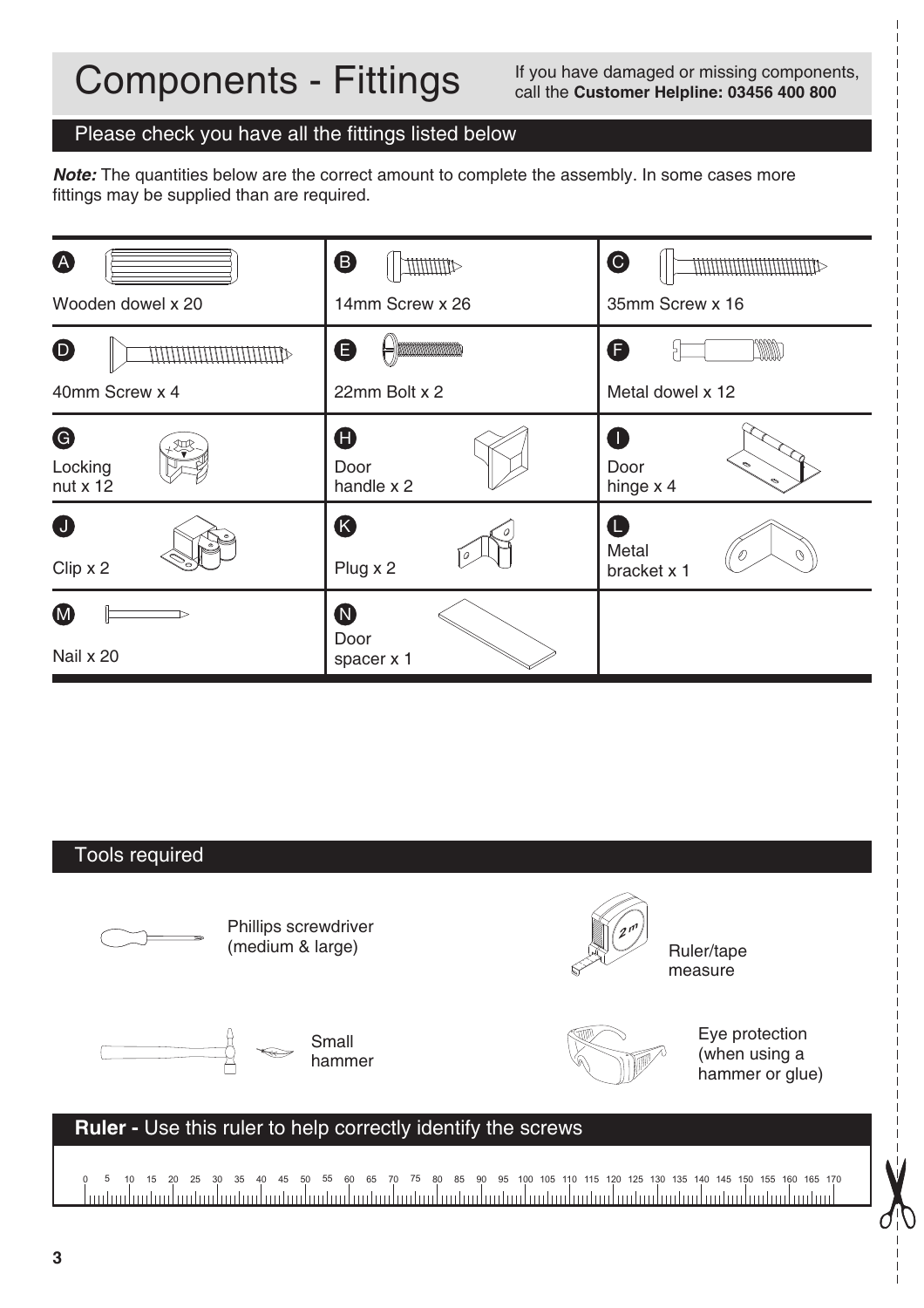### Step **1**

**Fixing right front frame to the right side panel** (Two people required for an easier assembly)**.**

**a:** Insert right side panel 7 into right front frame 5 through joints.

*Note:* Before fixing blocks <u>[12</u>] into place it is important to ensure that the slot and groove of parts  $|7|$  and  $|5|$ are fully pushed together and lined up correctly at the top and bottom.

**b:** Place blocks 12 between the two marks as shown. First fix to the side panel using screws  $\bigcirc$ .

**c:** Fix front frame through blocks $\left\lfloor \frac{12}{2} \right\rfloor$ using screws **g** .

#### Step **2**

**Fixing left front frame to the left side panel** (Two people required for an easier assembly)**.**

**a:** Insert left side panel 8 into left front frame 6 through joints.

![](_page_4_Picture_10.jpeg)

Before fixing blocks 12 into place it is important to ensure that the slot and groove of parts  $\boxed{8}$  and  $\boxed{6}$ are fully pushed together and lined up correctly at the top and bottom.

**b:** Place blocks 12 between the two marks as shown. First fix to the side panel using screws  $\bigcirc$ .

**c:** Fix front frame through blocks $\left\lfloor \text{12}\right\rfloor$ using screws **g** .

![](_page_4_Figure_14.jpeg)

![](_page_4_Figure_15.jpeg)

![](_page_4_Figure_16.jpeg)

![](_page_4_Figure_17.jpeg)

![](_page_4_Figure_18.jpeg)

12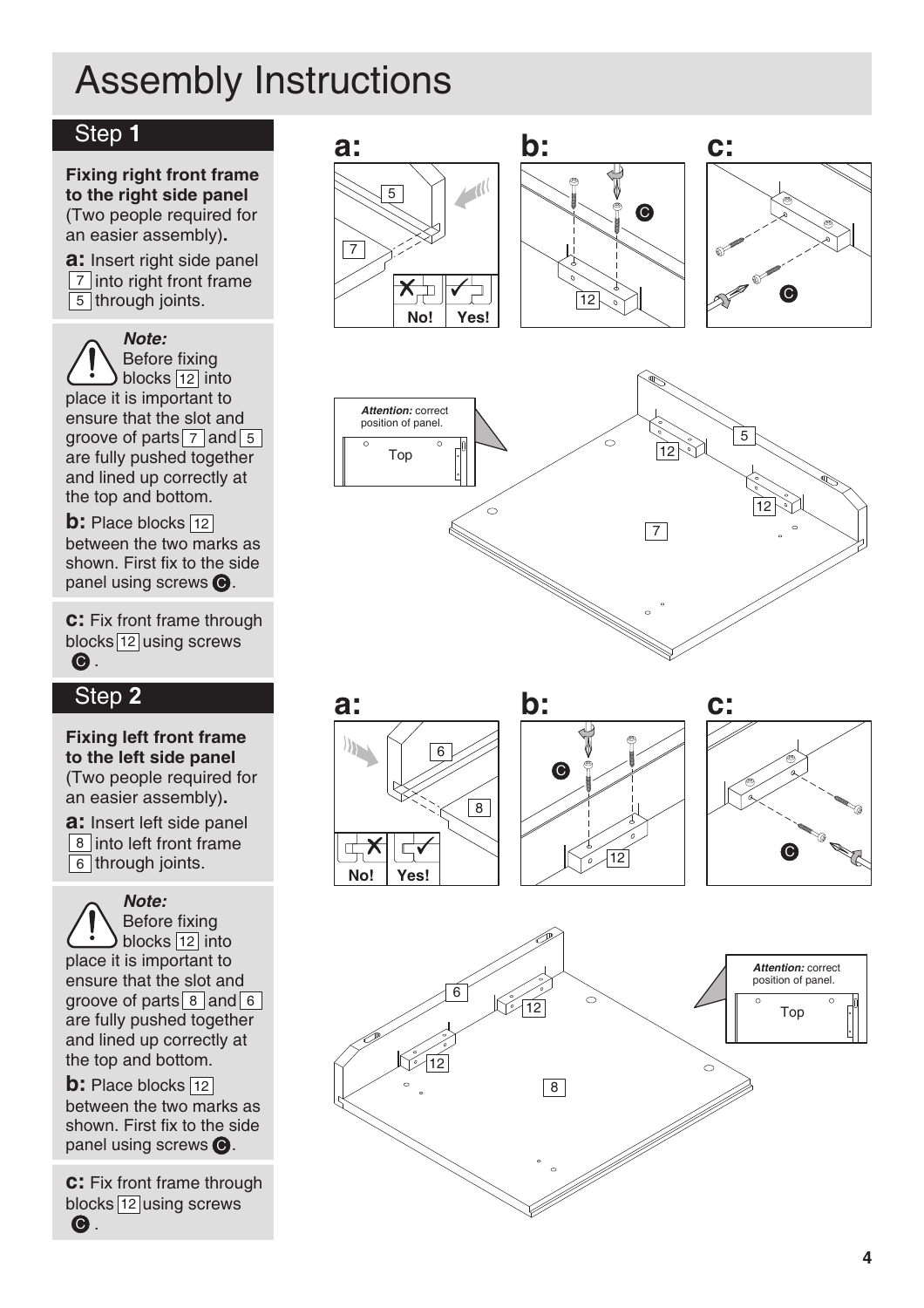### Step **3**

Screw metal dowels  $\blacksquare$ into right side panel  $|7|$ , left side panel  $\boxed{8}$  and top  $panel 1$ . 7 8

![](_page_5_Picture_4.jpeg)

*Note:* Insert metal dowels as far as shown.

#### **Do not over tighten.**

![](_page_5_Figure_7.jpeg)

![](_page_5_Figure_8.jpeg)

 $\sim$ 

### Step **4**

Insert dowels  $\triangle$  into the indicated parts.

![](_page_5_Figure_11.jpeg)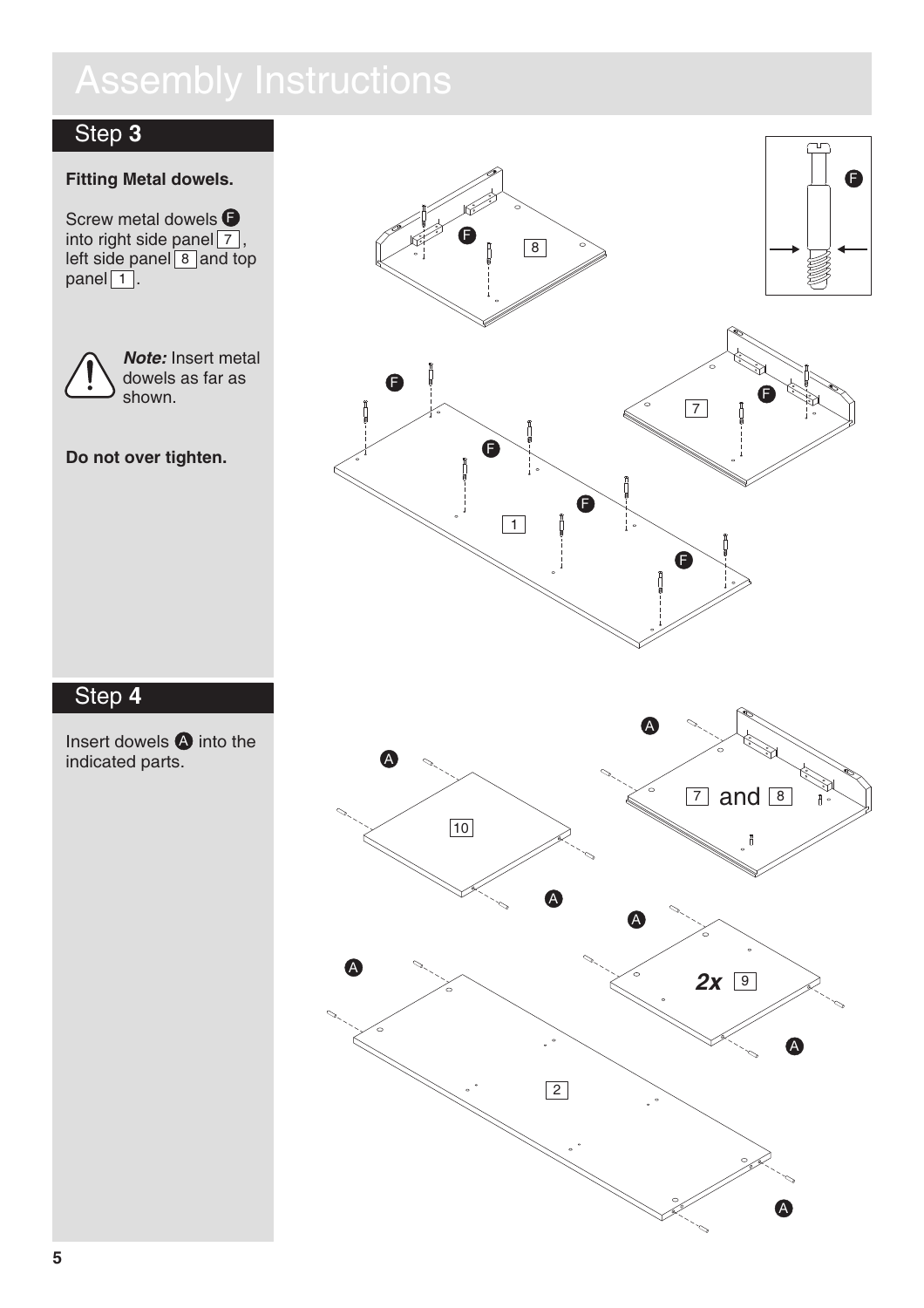## Step **5**

Fit shelf  $10$  into the holes on middle wall  $p$ anels  $|9|$ .

![](_page_6_Picture_3.jpeg)

![](_page_6_Picture_4.jpeg)

### Step **6**

#### **Fixing base panel.**

With help, fit middle wall panels 9 to the base panel $\lfloor$  2  $\rfloor$ then fix it using screws  $\mathbf{D}$ . 9

Do not over tighten screws.

![](_page_6_Figure_9.jpeg)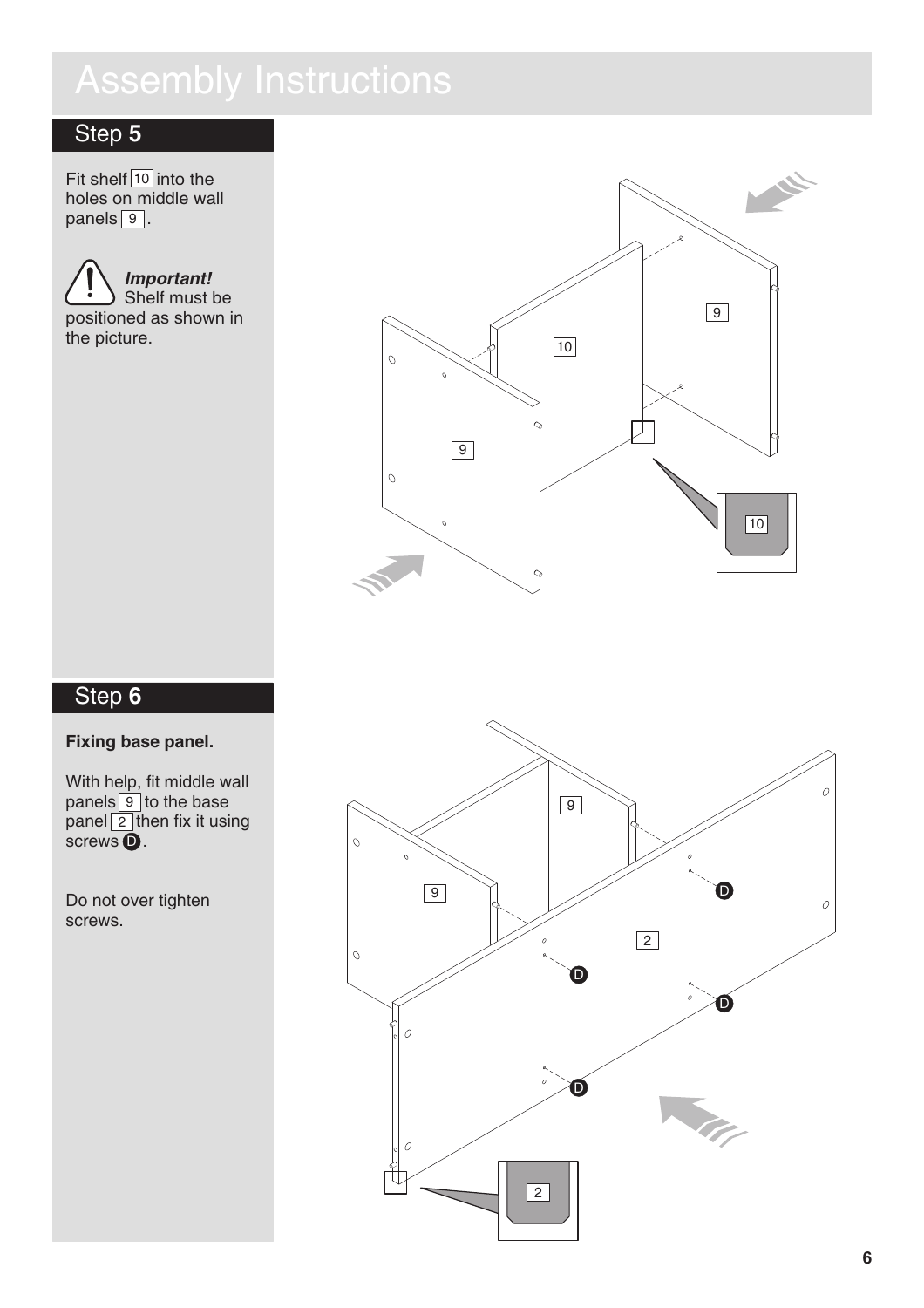### Step **7**

Insert front frames 4 into the holes on left side  $panel 8$ .

![](_page_7_Picture_3.jpeg)

### Step **8**

#### **Fixing base panel.**

With help, fit base panel  $2$  to the left side panel.

Insert 2 locking nuts G into base panel where shown.

Use a screwdriver to turn locking nuts **G** clockwise to lock.

**Do not over tighten.**

![](_page_7_Figure_10.jpeg)

**7**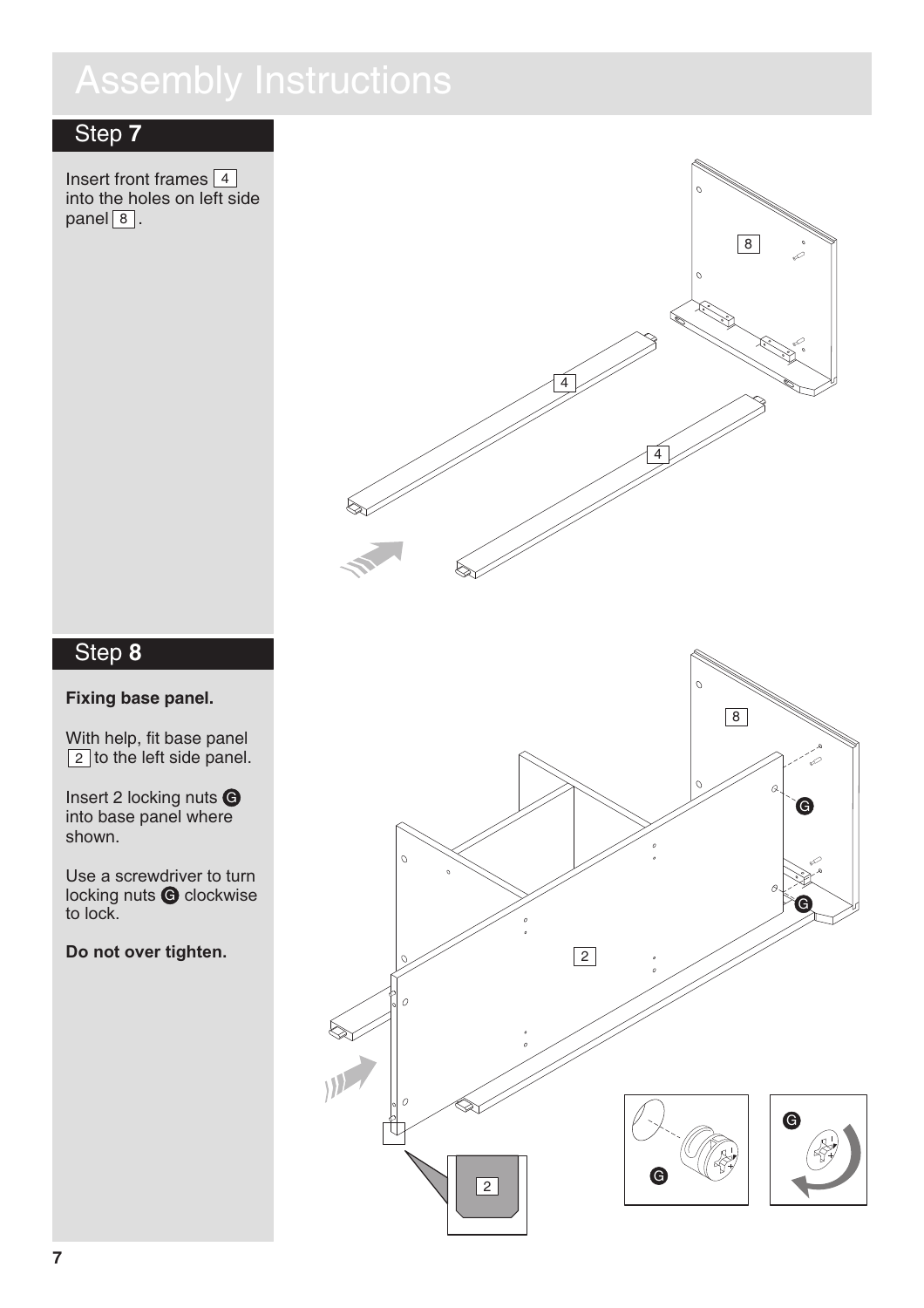### Step **9**

#### **Fixing right side panel.**

With help, place right side panel 7 properly ensuring dowels and front frames are all fit into their holes at the same time.

Insert 2 locking nuts G into base panel where shown.

Use a screwdriver to turn locking nuts **G** clockwise to lock.

**Do not over tighten.**

![](_page_8_Figure_7.jpeg)

### Step **10**

Fix metal bracket  $\bigcirc$  in the base panel  $\boxed{2}$  and bottom front frame 4 using screws  $\mathbf \Theta$  as shown.

![](_page_8_Figure_10.jpeg)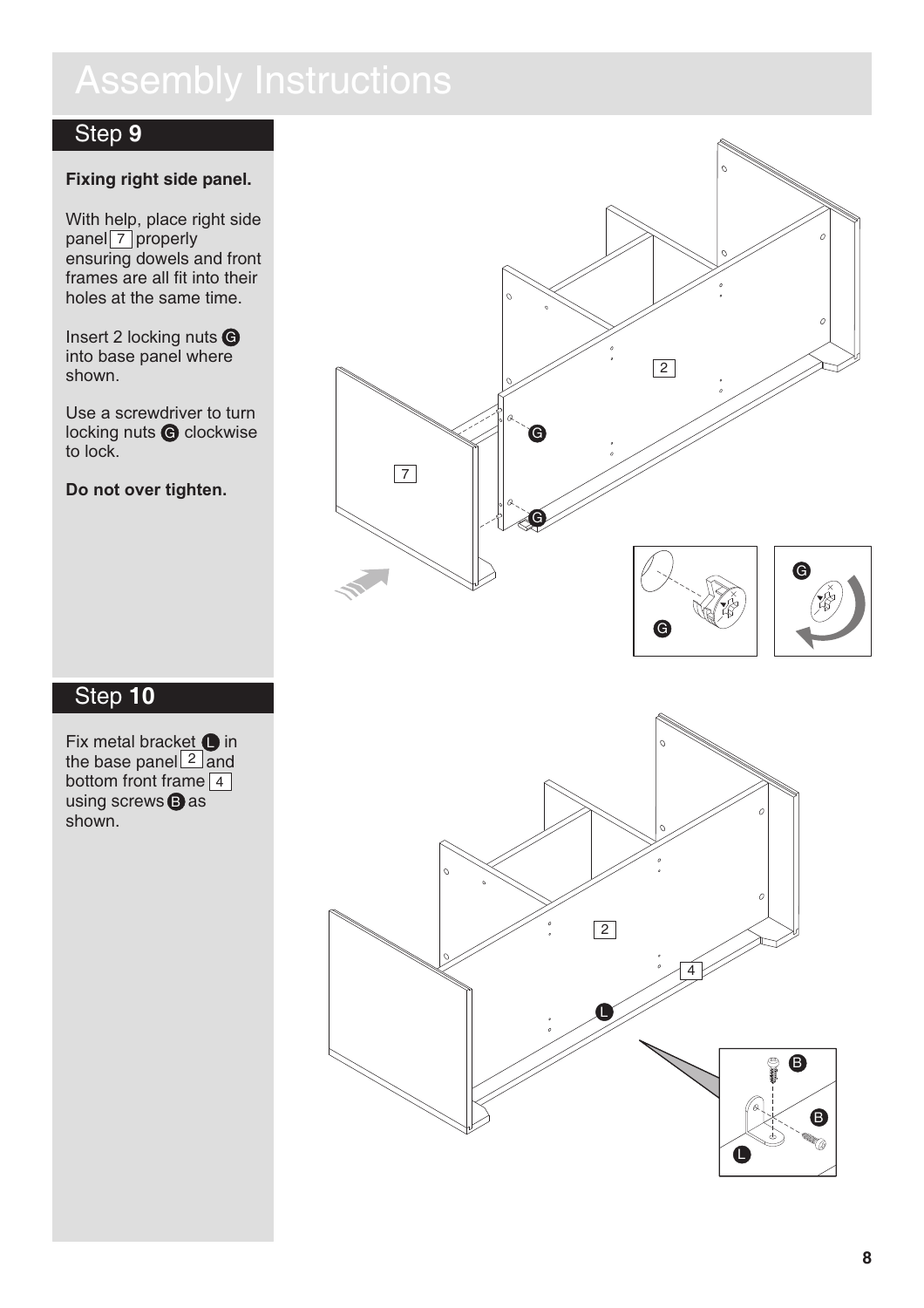### Step **11**

#### **Fixing top panel.**

*Important:* With help, carefully stand the product upright.

With help, fit top panel 1 to the cabinet.

Insert 8 locking nuts  $\epsilon$ into side panels and middle wall panels where shown.

Use a screwdriver to turn locking nuts **G** clockwise to lock.

**Do not over tighten.**

![](_page_9_Figure_8.jpeg)

### Step **12**

#### **Fitting hinges to doors.**

Attach hinges  $\bigcirc$  in the pre marked holes on doors 11 using screws B as shown.

![](_page_9_Figure_12.jpeg)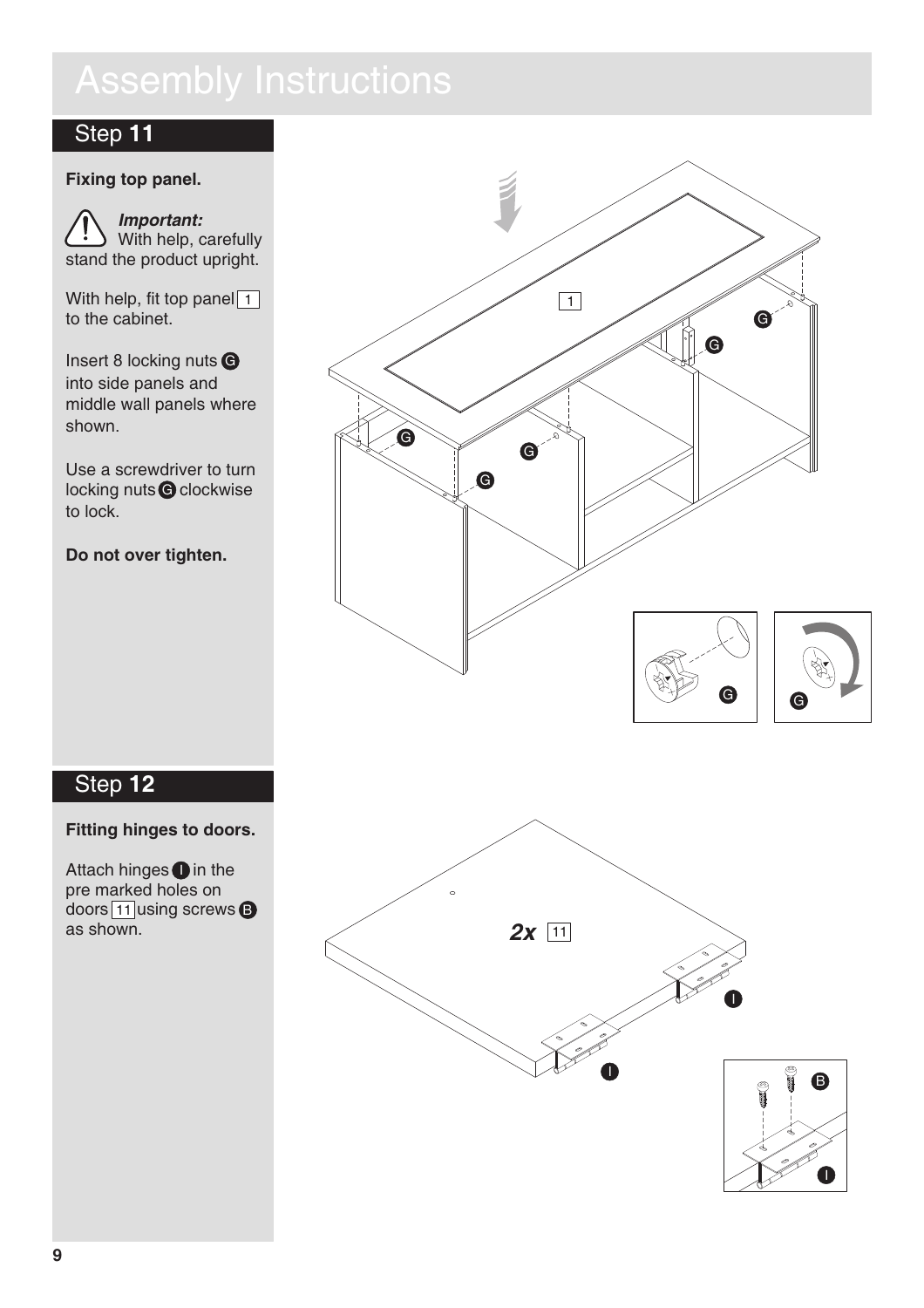### Step **13**

#### **Hanging doors.**

**a:** With help, centralise the doors in the opening of the cabinet using the door spacer $\blacksquare$  to ensure correct spacing, as shown.

**b:** From inside the cabinet fix the hinges using screws  $\bigoplus$  as shown.

*Note:* To ensure the alignment of the doors is correct, centralise the doors in the opening before attaching to the cabinet.

### Step **14**

#### **Hinge adjustment.**

**a:** To move doors up or down: loosen screws shown and move doors to suit.

Once doors are aligned, re-tighten screws.

**b:** To move doors left or right: loosen screws shown and move doors to suit.

Re-tighten screws.

![](_page_10_Figure_12.jpeg)

![](_page_10_Figure_13.jpeg)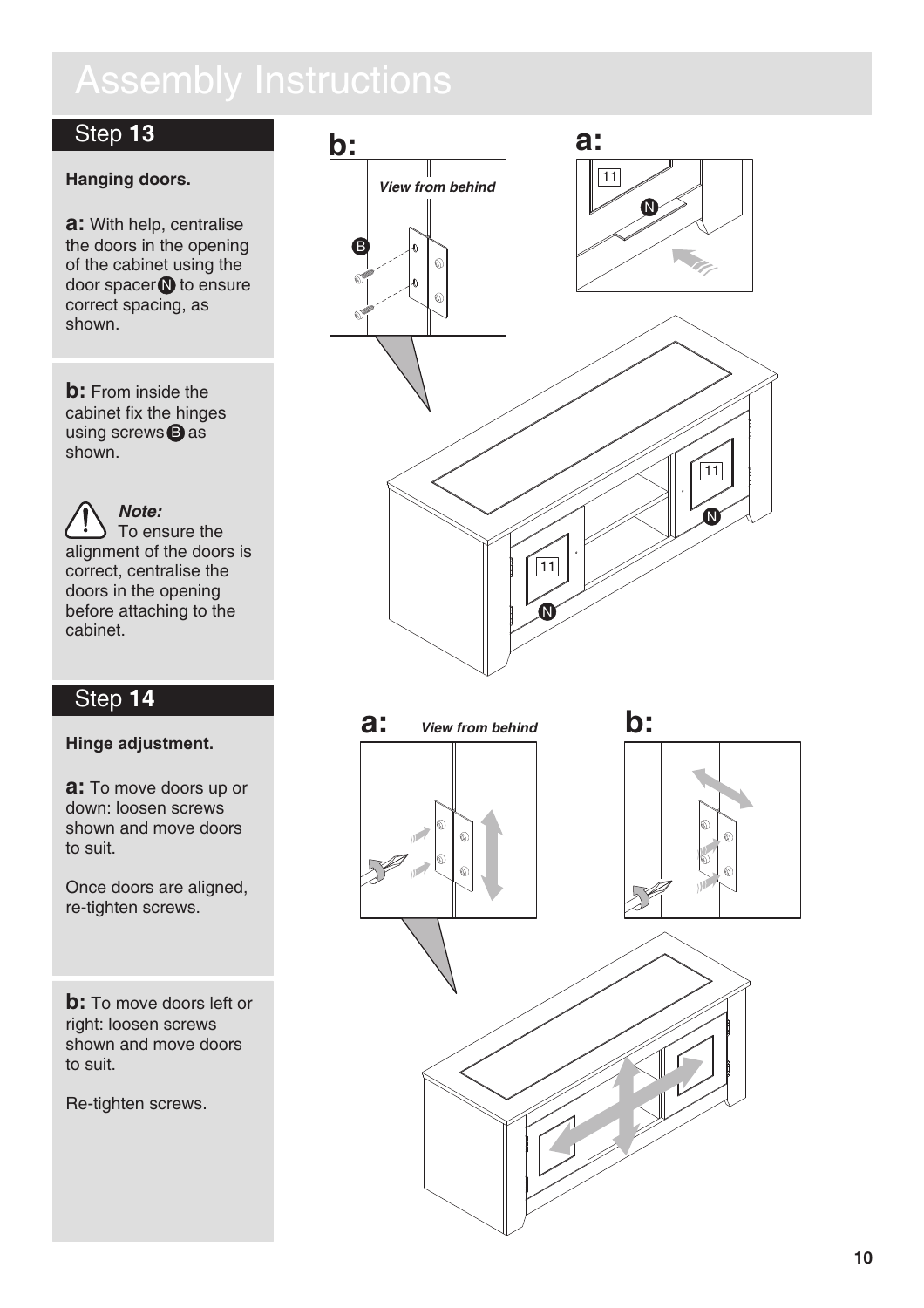### Step **15**

#### **Fitting door lock.**

B **a:** Screw clip **O** in place using screws  $\bm{\Theta}$ . Ensure that the 2 small wheels are flush with the edge of the base as shown in the diagram. J

**b:** Insert plug **B** into clip  $\bigcirc$ , ensuring they are leveled as shown in the diagram.

**c:** Push the door against the plug  $\, \, \bullet \,$  . This will make 2 small marks on the door as shown in the diagram. K

**d:** The door can then be opened and plug  $\bigcirc$  can be screwed into place using the 2 marks made as a guide. This will ensure that the 2 parts of the door clips are lined up correctly.

#### Step **16**

#### **Fitting handles to doors.**

Attach handles **D** to the doors using bolts E as shown.

![](_page_11_Figure_10.jpeg)

![](_page_11_Figure_11.jpeg)

![](_page_11_Picture_12.jpeg)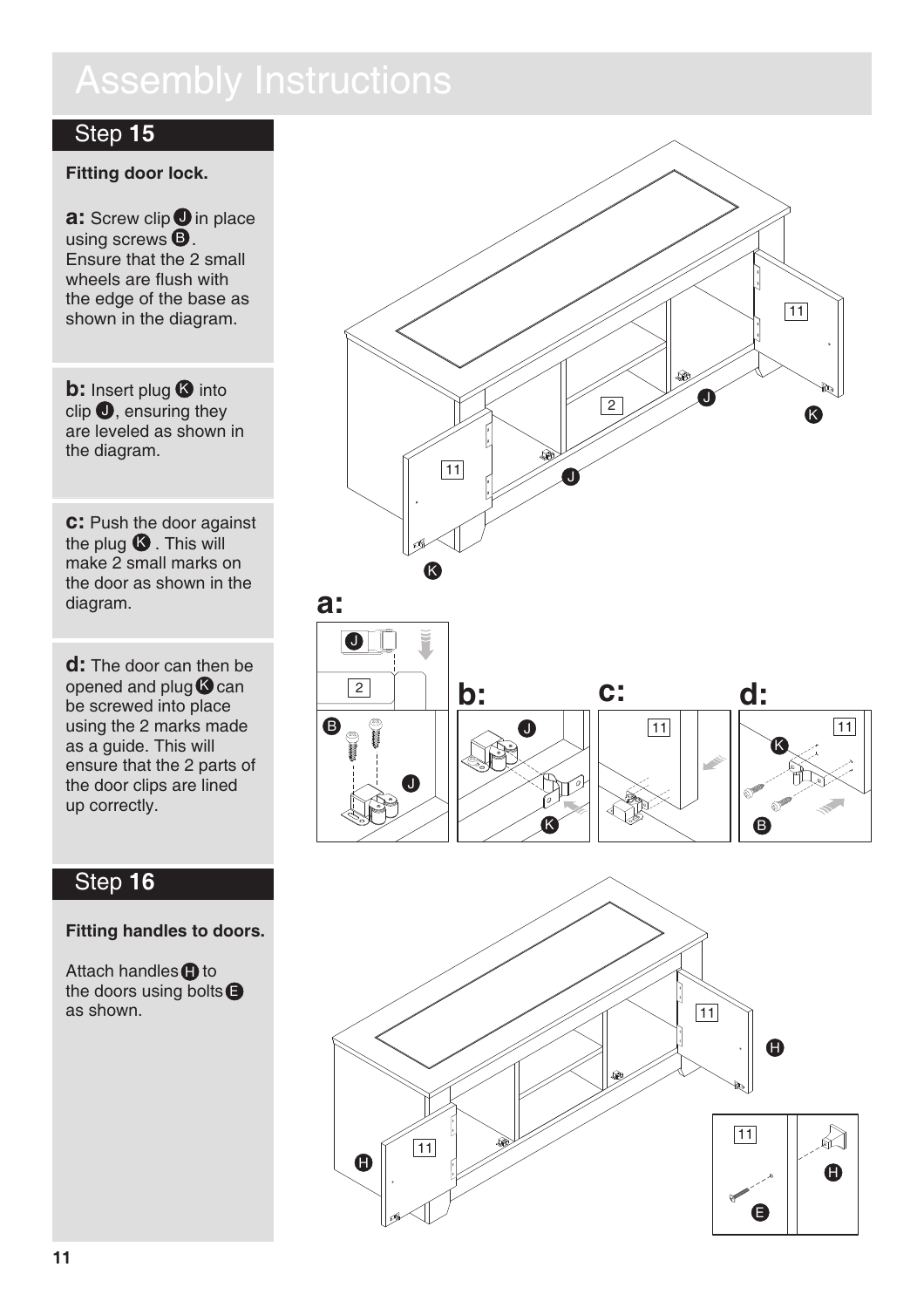### Step **17**

#### **Fixing back panel.**

*Important:* **Cabinet MUST** be 'square' when back panels are attached.

Attach back panel 3 using nails  $\mathbf{\mathbf{\mathsf{\Omega}}}$ .

| $\bigcirc$ | $\bigcirc$<br>$\overline{3}$<br>$\boldsymbol{\mathsf{\Omega}}$ |
|------------|----------------------------------------------------------------|
|            | $\Box$                                                         |
|            |                                                                |

**Assembly is complete.**

If you need help or have damaged or missing parts, call the **Customer Helpline: 03456 400 800**